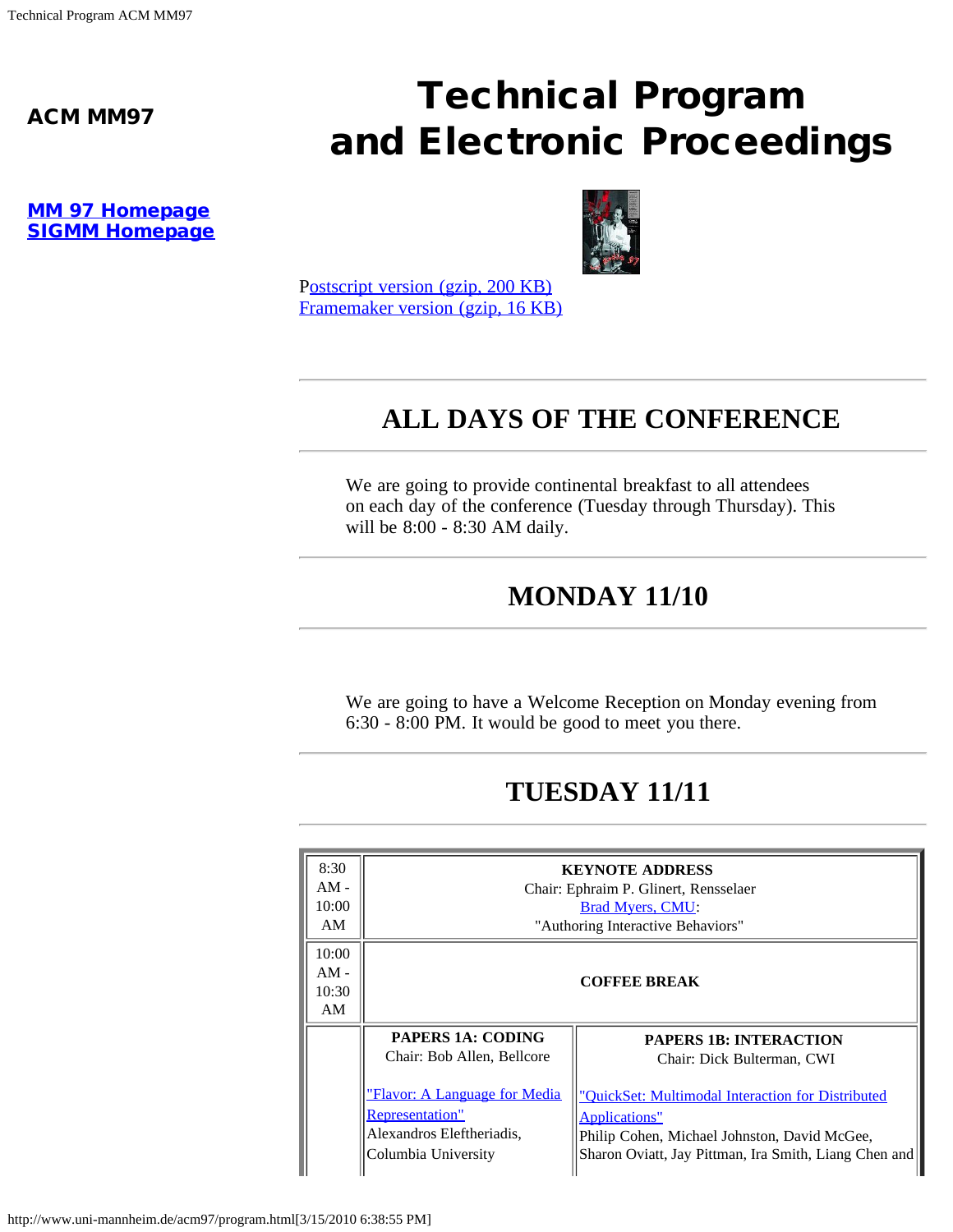| 10:30<br>$AM -$<br>12:00       | "Highly Scalable Image Coding<br>for Multimedia Applications"                               | Josh Clow, Oregon Graduate Institute of Science and<br>Technology                             |
|--------------------------------|---------------------------------------------------------------------------------------------|-----------------------------------------------------------------------------------------------|
| <b>NOON</b>                    | Jie Liang, Texas Instruments                                                                | "3DSketch: Modeling by Digitizing with a Smart 3D<br>Pen"                                     |
|                                | "Performance Enhancement of<br>H.263 Encoder Based On Zero<br><b>Coeficient Prediction"</b> | Song Han and Gerard Medioni, University of Southern<br>California                             |
|                                | Alice Yu, Stanford University                                                               | "An Improved Auditory Interface for the Exploration<br>of Lists"                              |
|                                |                                                                                             | Ian Pitt, Otto-von-Guericke Universitat                                                       |
| $12:00 -$<br>1:30<br><b>PM</b> | <b>LUNCH BREAK</b>                                                                          |                                                                                               |
|                                | <b>PAPERS 2A:</b><br><b>SERVERS/SYSTEMS I</b><br>Ryohei Nakatsu, ATR                        |                                                                                               |
|                                |                                                                                             | <b>PAPERS 2B: HYPERMEDIA</b>                                                                  |
|                                | "Move-To-Rear List<br><b>Scheduling: A New Scheduling</b>                                   | David Kirsh, UCSD                                                                             |
|                                | <b>Algorithm for Providing QoS</b>                                                          | "User Interface Evaluation of a Direct Manipulation                                           |
|                                | Guarantees"                                                                                 | <b>Temporal Visual Query Language"</b>                                                        |
|                                | John Bruno, Eran Gabber, Banu                                                               | Stacie Hibino, University of Michigan Elke                                                    |
| 1:30                           | Ozden and Abraham<br>Silberschatz, Bell Laboratories                                        | Rundersteiner, Worcester Polytechnic Institute                                                |
| $PM -$                         |                                                                                             | "A Visual Approach to Multimedia Querying and                                                 |
| 3:00                           | "Latency Budgets for MHEG-5                                                                 | Presentation"                                                                                 |
| <b>PM</b>                      | Delivery in DAVIC Systems                                                                   | Isabel Cruz and Wendy Lucas, Tufts University                                                 |
|                                | over ADSL Networks"<br>John Buford and Chetan Gopal,                                        |                                                                                               |
|                                | University of Massachusetts at                                                              | "A Framework for Generating Adaptable Hypermedia<br>Documents"                                |
|                                | Lowell                                                                                      | Lloyd Rutledge, Centrum voor Wiskunde en                                                      |
|                                |                                                                                             | Informatica Jacco van Ossenbruggen, Vrije                                                     |
|                                | "BubbleUp: Low Latency Fast-                                                                | Universiteit Lynda Hardman and Dick Bulterman,                                                |
|                                | <b>Scan for Media Servers"</b><br><b>Edward Chang and Hector</b>                            | Centrum voor Wiskunde en Informatica                                                          |
|                                | Garcia-Molina, Stanford                                                                     |                                                                                               |
|                                | University                                                                                  |                                                                                               |
| 3:00                           |                                                                                             |                                                                                               |
| $PM -$<br>3:30                 | <b>COFFEE BREAK</b>                                                                         |                                                                                               |
| <b>PM</b>                      |                                                                                             |                                                                                               |
|                                | PAPERS 3A:                                                                                  | <b>PAPERS 3B: PRESENTATION/DESIGN</b>                                                         |
|                                | <b>SERVERS/SYSTEMS II</b>                                                                   | Chair: Jonathan Helfman, U. New Mexico & AT&T                                                 |
|                                | Chair: Isabel Cruz, Worcester<br>Polytechnic                                                | Labs                                                                                          |
|                                |                                                                                             | "Constraints for the Web"                                                                     |
|                                | "A Failure and Overload                                                                     | Alan Borning, University of Washington Richard Lin                                            |
|                                | Tolerance Mechanism for                                                                     | and Kim Marriott, Monash University                                                           |
|                                | <b>Continuous Media Servers"</b><br>R. Krishnan, D. Venkatesh and                           |                                                                                               |
|                                | T.D.C. Little, Boston University                                                            | "Multimedia': Design for the Moment"<br>Pete Faraday and Alistair Sutcliffe, City University, |
|                                |                                                                                             | London                                                                                        |
|                                | "An Evaluation of VBR Disk                                                                  |                                                                                               |
|                                | <b>Admission Algorithms for</b><br><b>Continuous Media File Servers"</b>                    | "What Should a Wildebeest Say? Interactive Nature                                             |
|                                |                                                                                             | <b>Films for High School Classrooms"</b><br>Brian Smith and Brian Reiser, Northwestern        |
|                                |                                                                                             |                                                                                               |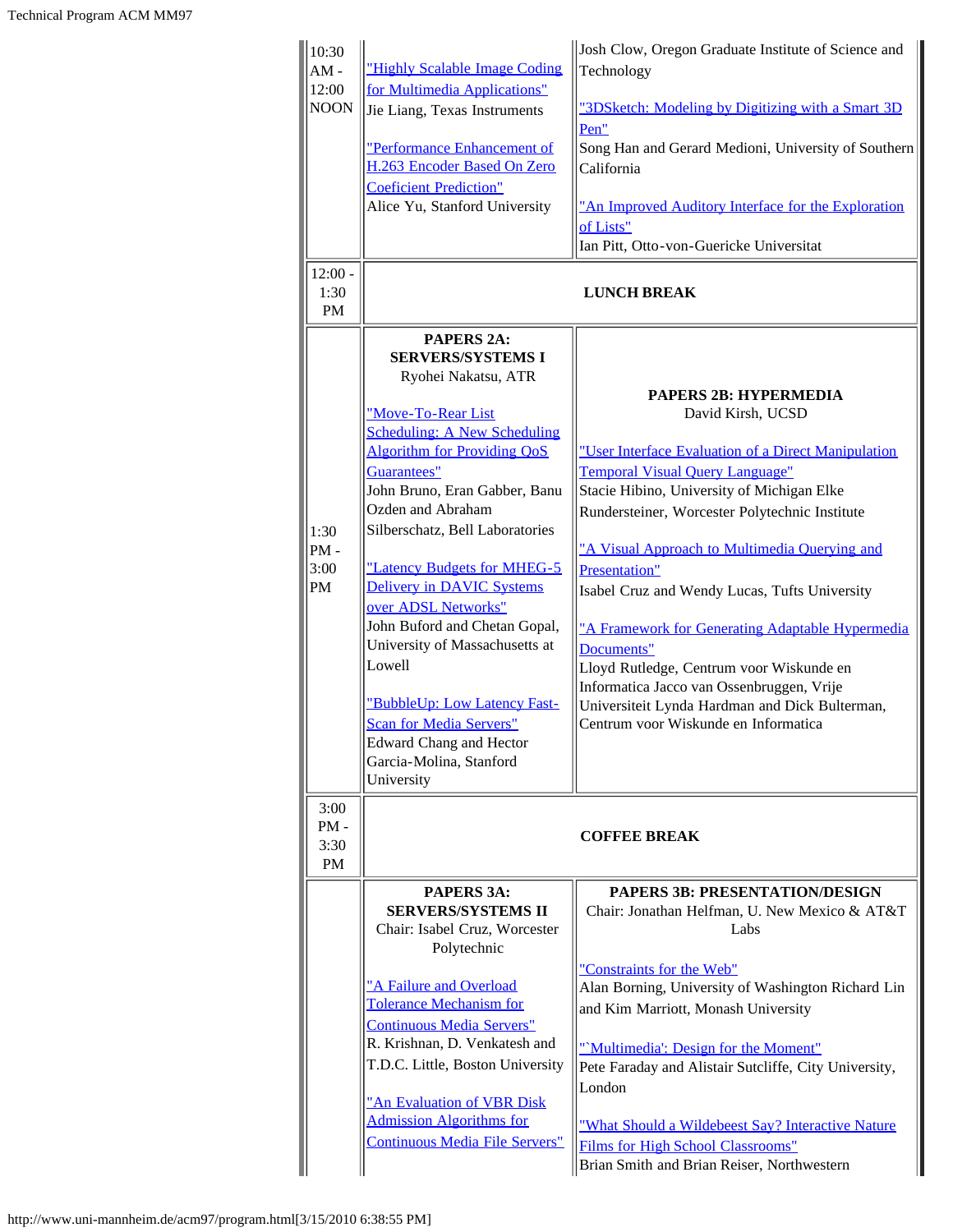| 3:30<br>$PM -$<br>5:30<br><b>PM</b> | Dwight Makaroff, Gerald<br>Neufeld and Norman<br>Hutchinson, University of<br>British Columbia<br><u>"Floor Control for Large-Scale</u><br><b>MBone Seminars"</b><br>Radhika Malpani and Lawrence<br>Rowe, University of California<br>at Berkeley<br><b>"Efficient Real-time Data</b><br><b>Retrieval Through Scalable</b><br><b>Multimedia Storage"</b><br>Gin-Kou Ma, Chiung-Shien<br>Wu, Mei-Chian Liu and Bao-<br>Shuh Lin, Industrial Technology<br><b>Research Institute</b> | University<br>"Efficient Resource Selection in Distributed Visual<br><b>Information Systems"</b><br>Wendy Chang, G. Sheikholeslami and Aidong Zhang,<br>SUNY Buffalo Tanveer Syeda-Mahmood, Xerox<br><b>Research Center</b> |
|-------------------------------------|-------------------------------------------------------------------------------------------------------------------------------------------------------------------------------------------------------------------------------------------------------------------------------------------------------------------------------------------------------------------------------------------------------------------------------------------------------------------------------------|-----------------------------------------------------------------------------------------------------------------------------------------------------------------------------------------------------------------------------|
|-------------------------------------|-------------------------------------------------------------------------------------------------------------------------------------------------------------------------------------------------------------------------------------------------------------------------------------------------------------------------------------------------------------------------------------------------------------------------------------------------------------------------------------|-----------------------------------------------------------------------------------------------------------------------------------------------------------------------------------------------------------------------------|

## **WEDNESDAY 11/12**

| 8:30 AM<br>$-10:00$<br>AM               | <b>PANEL 1</b><br>"Designing Interactive Multimedia"<br>Moderator: Lori L. Scarlatos, Brooklyn College<br>Panelists<br>Rudolph P. Darken, Naval Postgraduate School<br>Carrie Heeter, Michigan State University<br>Ben Shneiderman, University of Maryland<br>Komei Harada, NEC C&C Research                                                                                                                                                                                                                                                                                                                           |                                                                                                                                                                                                                                                                                                                                                                                                                                                                                          |
|-----------------------------------------|------------------------------------------------------------------------------------------------------------------------------------------------------------------------------------------------------------------------------------------------------------------------------------------------------------------------------------------------------------------------------------------------------------------------------------------------------------------------------------------------------------------------------------------------------------------------------------------------------------------------|------------------------------------------------------------------------------------------------------------------------------------------------------------------------------------------------------------------------------------------------------------------------------------------------------------------------------------------------------------------------------------------------------------------------------------------------------------------------------------------|
| 10:00<br>$AM -$<br>10:30<br>AM          | <b>COFFEE BREAK</b>                                                                                                                                                                                                                                                                                                                                                                                                                                                                                                                                                                                                    |                                                                                                                                                                                                                                                                                                                                                                                                                                                                                          |
| 10:30<br>$AM -$<br>12:00<br><b>NOON</b> | <b>PAPERS 4A: SERVERS/SYSTEMS III</b><br>Chair: Philipp Hoschka, INRIA<br>"Random Duplicated Assignment: An<br><b>Alternative to Striping in Video Servers"</b><br>Jan Korst, Philips Research Laboratories<br>"Continuous Display Using Heterogeneous<br><b>Disk Subsystems"</b><br>Roger Zimmerman, Univesity of Southern<br>California Shahram Ghandeharizadeh,<br>Panasonic Technologies<br>"An Object-Oriented SGML/HYTIME<br><b>Compliant Multimedia Database</b><br><b>Management System"</b><br>M. Tamer Özsu, Paul Iglinski, Duane<br>Szafron, Sherine El-Medani and Manuela<br>Schöne, University of Alberta | <b>PAPERS 4B: GRAPHICS</b><br>Chair: Margaret Burnett, Oregon State<br>U.<br>"An Open Architecture for Comic Actor<br><b>Animation"</b><br>Knut Manske and Max Mühlhäuser,<br>University of Linz<br>"Embedding Data in Three-Dimensional<br><b>Polygonal Models"</b><br>Ryutarou Ohbuchi, Hiroshi Masuda and<br>Masaki Aono, IBM Tokyo Research<br>Laboratory<br>"Motion and Feature-Based Video<br>Metamorphosis"<br>Robert Szewczyk, Andras Ferencz,<br>Henry Andrews and Brian Smith, |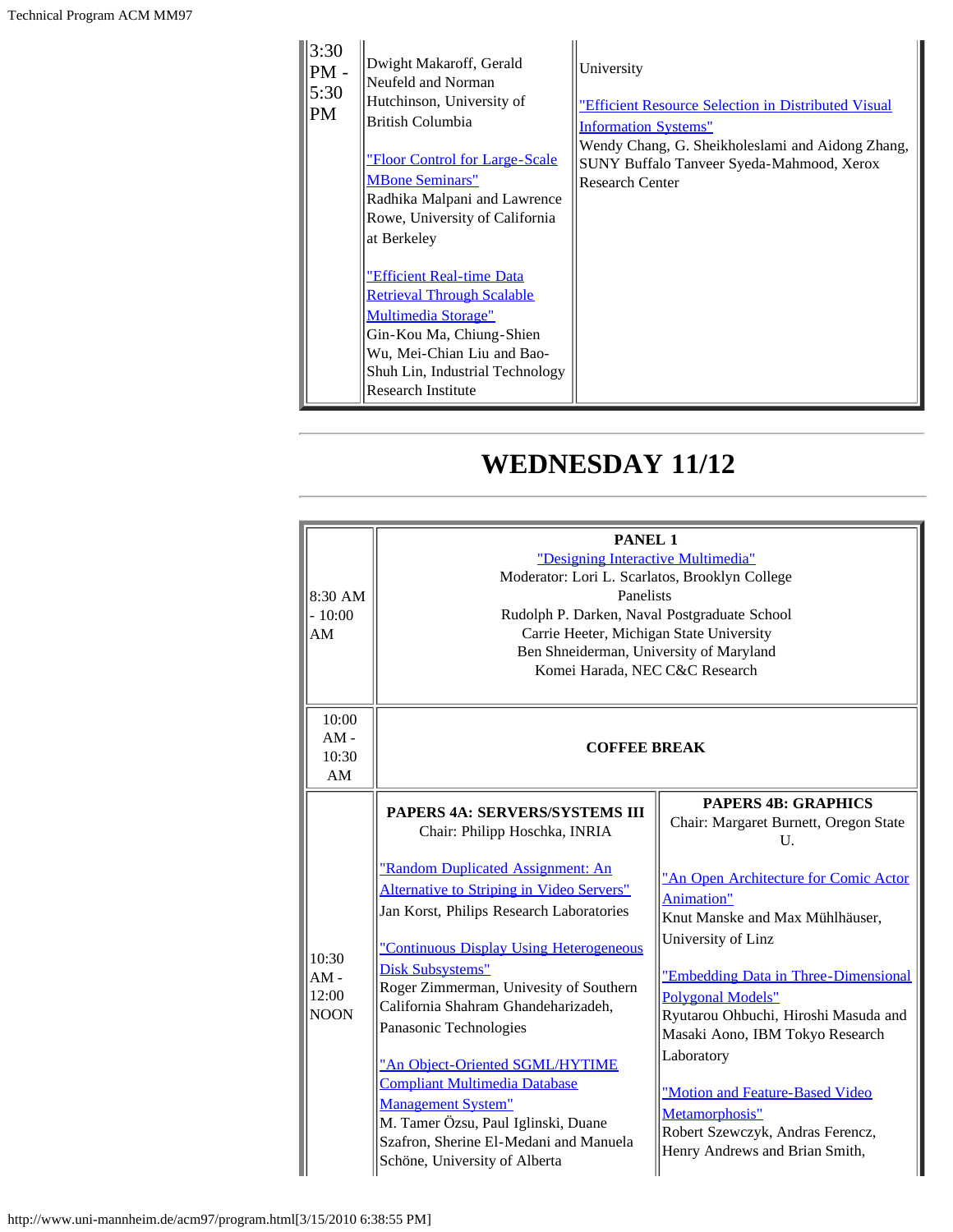|                                   |                                                                                                                                                                                                                                                                                                                                                                                                                                                                                                                                                       | Cornell University                                                                                                                                                                                                                                                                                                                                                                                                                                                                                                                                                                                                                    |
|-----------------------------------|-------------------------------------------------------------------------------------------------------------------------------------------------------------------------------------------------------------------------------------------------------------------------------------------------------------------------------------------------------------------------------------------------------------------------------------------------------------------------------------------------------------------------------------------------------|---------------------------------------------------------------------------------------------------------------------------------------------------------------------------------------------------------------------------------------------------------------------------------------------------------------------------------------------------------------------------------------------------------------------------------------------------------------------------------------------------------------------------------------------------------------------------------------------------------------------------------------|
| $12:00 -$<br>1:30 PM              | <b>LUNCH BREAK</b>                                                                                                                                                                                                                                                                                                                                                                                                                                                                                                                                    | <b>SIGMM BUSINESS MEETING</b>                                                                                                                                                                                                                                                                                                                                                                                                                                                                                                                                                                                                         |
| $1:30$ PM<br>$-3:00$<br>PM        | PAPERS 5A: SERVERS/SYSTEMS IV<br>Chair: Alvin T. Moser, Seattle U.<br>"Iterative Transmission of Media Streams"<br>Michael Merz, Konrad Froitzheim and Peter<br>Schulthess, University of Ulm<br>"Optimizing the Data Cache Performance of<br>a Software MPEG-2 Video Decoder"<br>Peter Soderquist, Cornell University Miriam<br>Leeser, Northeastern University<br>"A Framework for Supporting Previewing<br>and VCR Operations in a Low Bandwidth<br>Environment"<br>Wallapak Tavanapong, Kien Hua and James<br>Wang, University of Central Florida | <b>PAPERS 5B: CONTENT-BASED</b><br><b>RETRIEVAL I</b><br>Chair: HongJiang Zhang, HP Labs<br>"VideoQ: An Automated Content Based<br><b>Video Search System Using Visual</b><br>Cues"<br>Shih-Fu Chang, William Chen, Horace p<br>Meng, Hari Sundaram and Di Zhong,<br>Columbia University<br>"Combining Supervised Learning with<br><b>Color Correlograms for Content-Based</b><br><b>Image Retrieval"</b><br>Jing Huang, S Ravi Kumar and Mandar<br>Mitra, Cornell University<br>"Video Trails: Representing and<br><b>Visualizing Structure in Video</b><br>Sequences"<br>Vikrant Kobla and David Doermann<br>University of Maryland |
| $3:00$ PM<br>$-3:30$<br><b>PM</b> | <b>COFFEE BREAK</b>                                                                                                                                                                                                                                                                                                                                                                                                                                                                                                                                   |                                                                                                                                                                                                                                                                                                                                                                                                                                                                                                                                                                                                                                       |
| 3:30 PM<br>$-5:00$<br>PM          | <b>PANEL 2</b><br>"Middleware for Distributed Multimdia"<br>Moderator: Gurudatta Parulkar, Washington University<br>Panelists<br>Larry Rowe, U. California at Berkeley<br>Jonathan Walpole, Oregon Graduate Institute<br>Geoff Coulson, University of Lancaster<br>Raj Yavatkar, Intel Architecture Lab.                                                                                                                                                                                                                                              |                                                                                                                                                                                                                                                                                                                                                                                                                                                                                                                                                                                                                                       |
| 7:00 PM<br>$-10:00$<br>PM         | <b>RECEPTION &amp; LIGHT BUFFET DINNER</b><br>Seattle Space Needle                                                                                                                                                                                                                                                                                                                                                                                                                                                                                    |                                                                                                                                                                                                                                                                                                                                                                                                                                                                                                                                                                                                                                       |

## **THURSDAY 11/13**

| 8:30   | <b>KEYNOTE ADDRESS</b>                                              |  |
|--------|---------------------------------------------------------------------|--|
| $AM -$ | Chair: Jim Foley, MERL                                              |  |
| 10:00  | Ben Shneiderman, U. Maryland:                                       |  |
| AM     | "Leonardo's Laptop: Anticipating Direct Manipulation Visualization" |  |
| 10:00  |                                                                     |  |
| $AM -$ |                                                                     |  |
| 10:30  | <b>COFFEE BREAK</b>                                                 |  |
| AM     |                                                                     |  |
|        |                                                                     |  |